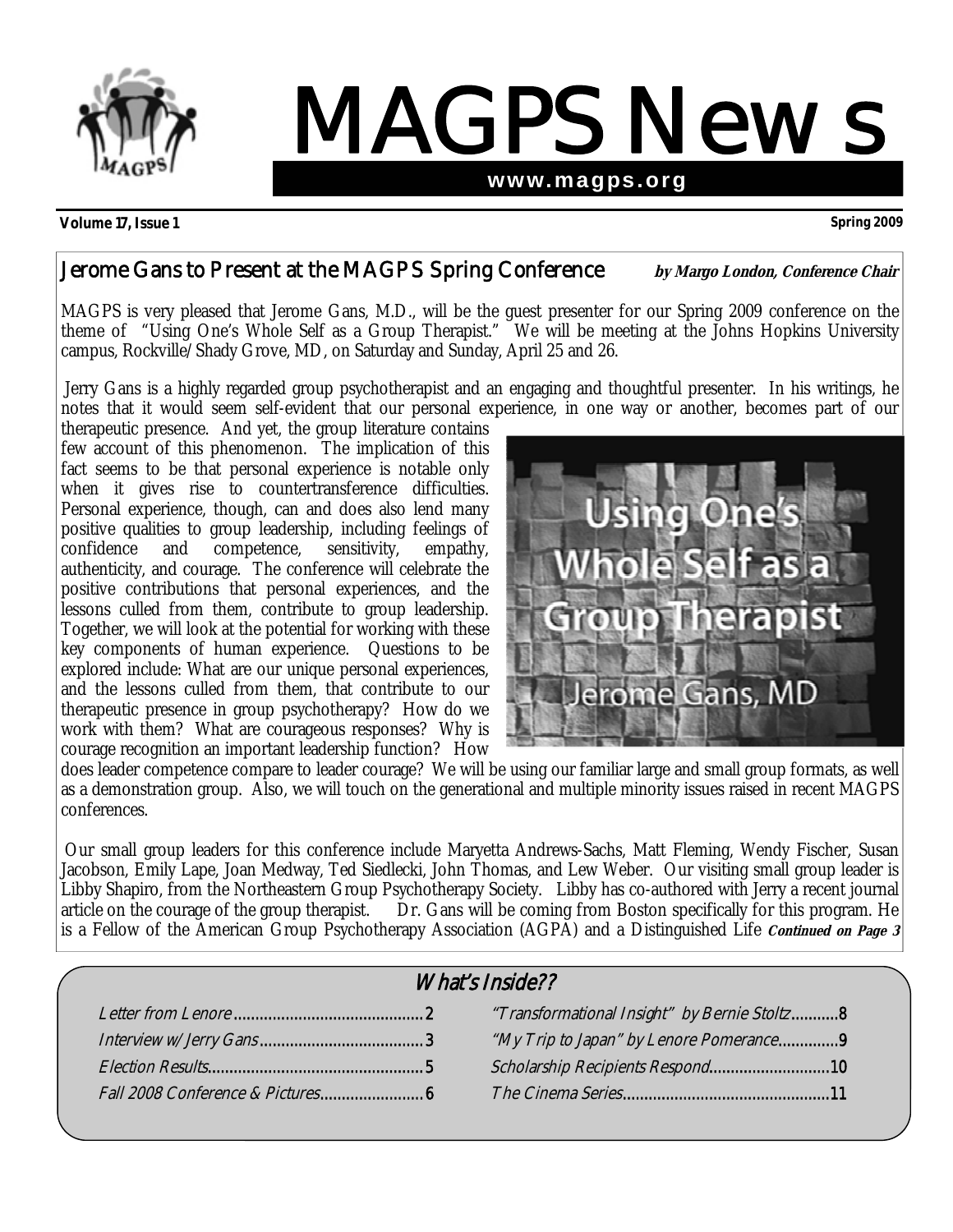#### **MAGPS Board**

**President**  Lenore Pomerance *202-333-2434* 

**President-Elect**  Reginald Nettles *410-290-7999* 

**Treasurer** John D. Rhead *410-997-5060* 

**Secretary**  Sally Brandel *301-593-1429*

**Membership**  Deborah Sinek *434-249-0706* 

**Members-at-Large** Maryetta Andrews-Sachs *202-244-4087* 

Farooq Mohyuddin *703-625-8444* 

Lisa Zimmerman *202-448-2835* 

**Past President**  Robert Schulte *703-838-1633*

**Newsletter**  Ron Kimball *202-452-6257*

**Student/New Professional Representatives**  McKenzie Casad *757-553-2780*  Brandon Phillips *434-296?* 

**Spring Conference Chair**  Margo London *301-229-1912* 



# *Letter from Lenore*

It is with deep appreciation for the Mid-Atlantic community that I write this final presidential message. It has been a rewarding four years. Initially, I approached the tasks of President-elect/President with trepidation. After all, it had not been on my "bucket list," as in "things I want to make sure I do before I die." I had always been allergic to committee meetings, didn't know Robert's

Rules of Order, and the prospect of producing four consecutive Spring-Fall conferences was daunting.

Fortunately for me, my immediate past president, Bob Schulte, instituted the position of a separate Spring conference chair. As a result other Society members are now contributing their fresh energy and creativity. So in my tenure as President-elect and President, Venus Masselam delivered two memorable Spring conferences featuring treasured Society members, Nina Brown, and Reggie Nettles respectively, followed by Margo London who brought us Morris Nitsun from London and, coming up this Spring, Jerry Gans from Boston. I did chair four consecutive conferences during the transition. I was privileged to work with Ruthellen Josselson, Ken Porter, Daryl Godby and Melissa Black. Molly Donovan was my Spring co-chair for the conference with Richard Billow.

We are continuing to expand the opportunities for MAGPS members to contribute their talents to conferences. Our soon-to-be President Reggie Nettles (with the advice and consent of Presidentelect Farooq Moyhuddin) has appointed a past president, George Max Saiger to be Fall 09 Conference Chair.

During my tenure I have also been privileged to oversee the Society's increased use of new technology for communications, member services, and public outreach. My thanks to Sally Brandel, Rob Williams, and Deb Sinek for spearheading this transition. Rob has transformed the website, www.magps.org, so that you as members can advertise your groups to the public, renew your membership, read the Newsletter, and register online for MAGPS conferences. Membership chair, Deb Sinek has worked indefatigably to renovate our membership's data base. We are fortunate to have such terrific "in-house" capabilities.

I was also at the helm when AGPA came to Washington, in what we already knew in February of 08 was going to be one of the most exciting election years. Molly Donovan and Barry Wepman steered a steady course through a tight 18 months of hosting tasks. We capitalized on the election theme with a lively hospitality booth and activities spearheaded by Maryetta Andrews-Sachs and Venus Masselam.

As for the Board meetings, it's turns out they are really interesting, and even fun! And while we took a few votes, Robert's Rules were never a problem. I discovered I love to get up in front of a big group of people and ham it up. Some of you may have noticed that. So, thanks for the memories. I look forward to resting on a few laurels and hanging out with our new leaders President Nettles and President-elect Moyhuddin.

# **Lenore Pomerance President, MAGPS**

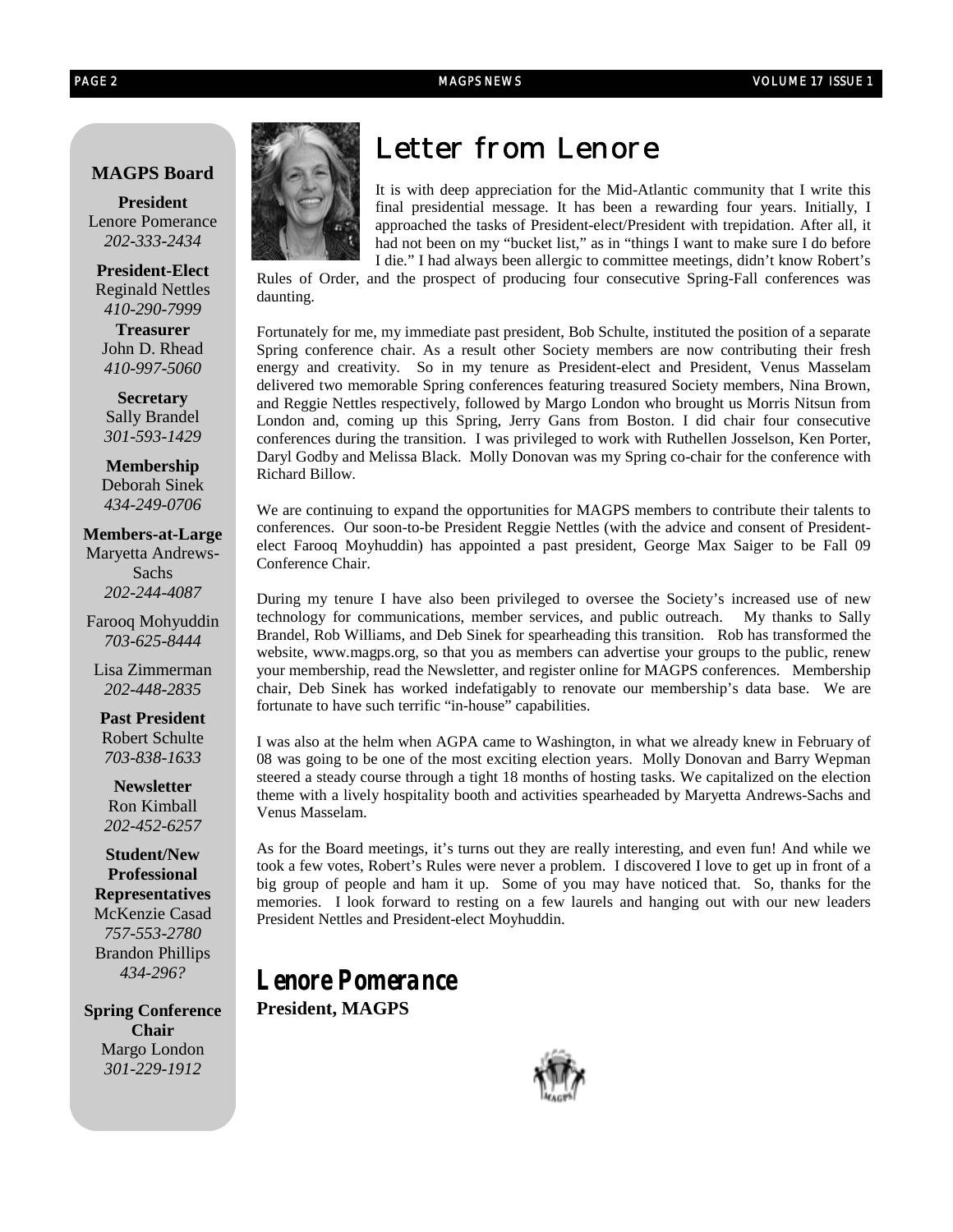**Continued from Page 1** Fellow of the American Psychiatric Association. He is an Associate Clinical Professor of Psychiatry at Harvard Medical School and a Clinical Associate in Psychiatry at the Massachusetts General Hospital (MGH). The author of 45 refereed articles, book chapters, book reviews and newspaper articles, Dr. Gans has published widely on group and individual psychotherapy, psychological aspects of physical rehabilitation, liaison psychiatry and psychotherapy and literature. Jerry has lectured, supervised, presented workshops and run demonstration groups locally, nationally and internationally on a variety of group psychotherapy topics. He has a private practice in Wellesley, MA.

We are pleased to be meeting again on the campus of Johns Hopkins University. Their Department of Counseling and Human Services of the School of Education will provide CEUs for psychologists, social workers, and counselors attending the conference.

This will be a powerful and enriching conference, and we hope you will join us! Registration information is available at our website www.magps.org .

### **Interview with Dr. Jerome Gans** *by Susan Jacobson*

*Dr. Jerry Gans will be leading the MAGPS Spring Conference April 25 and 26th on the topic of Using One's Whole Self as a Group Therapist. Susan Jacobson sat down with Dr. Gans to discuss some of the ideas he brings with him to that event. [This article is abridged for space purposes. See the entire conversation online at www.magps.org.]* 

**SJ:** How does the Topic "Using One's Whole Self as a Group Therapist" reflect your current professional interest/focus?

**JG:** Historically, the mental health profession has focused more on what is wrong with our patients than what is healthy about them. I began to wonder about this emphasis on the negative. Part of the explanation of this viewpoint seemed straightforward: people come to us because they are suffering, feel something is wrong with them, or feel ashamed of their limitations or their failures. Focused on or even mesmerized by these difficulties, we lose sight of the fact that people are more than their problems or their suffering. Part of our job is to help them value their experience and to use it in a more productive fashion. We don't provide people with answers; we help them realize that somewhere embedded in their experience, painful as it may have been, are important life lessons from which they can derive benefit. It goes without saying that our *professional* experience is a major component of our therapeutic presence. But, I believe, we have not fully thought about, cultivated, and honored the contributions our personal experience adds to our healing interventions.

**SJ:** How does the topic fit into your personal evolution?

**JG:** Couldn't it be possible – in fact, isn't it self-evident – that personal experience can also generate in us positive qualities such as competence, confidence, perspective, dependability, empathy, authenticity, and courage?

Many of the qualities that have made me an effective therapist come from my personal experience. I internalized my fathers' pragmatic, tenacious grip on reality. My mother's life of loss increased my appreciation for personal suffering. When my sister married a Haitian and my Conservative Jewish parents temporarily disowned her and sat shiva, I suffered conflicting loyalties that helped me later as a therapist try to make room for everyone's subjectivity. My rabbi, Harold Kushner, the author of **When Bad Things Happen to Good People**, made the statement that "Everyone is religious. It is just a matter of what one decides to make one's God." This statement affirmed for me the fact that all of us have the opportunity, to one degree or another, to decide how we live our lives, and to what we assign major importance (assuming of course that we have a roof over our heads and a belly at least partly full). My wife has helped me develop my more generous side. **Continued on Page 4 Continued on Page 4**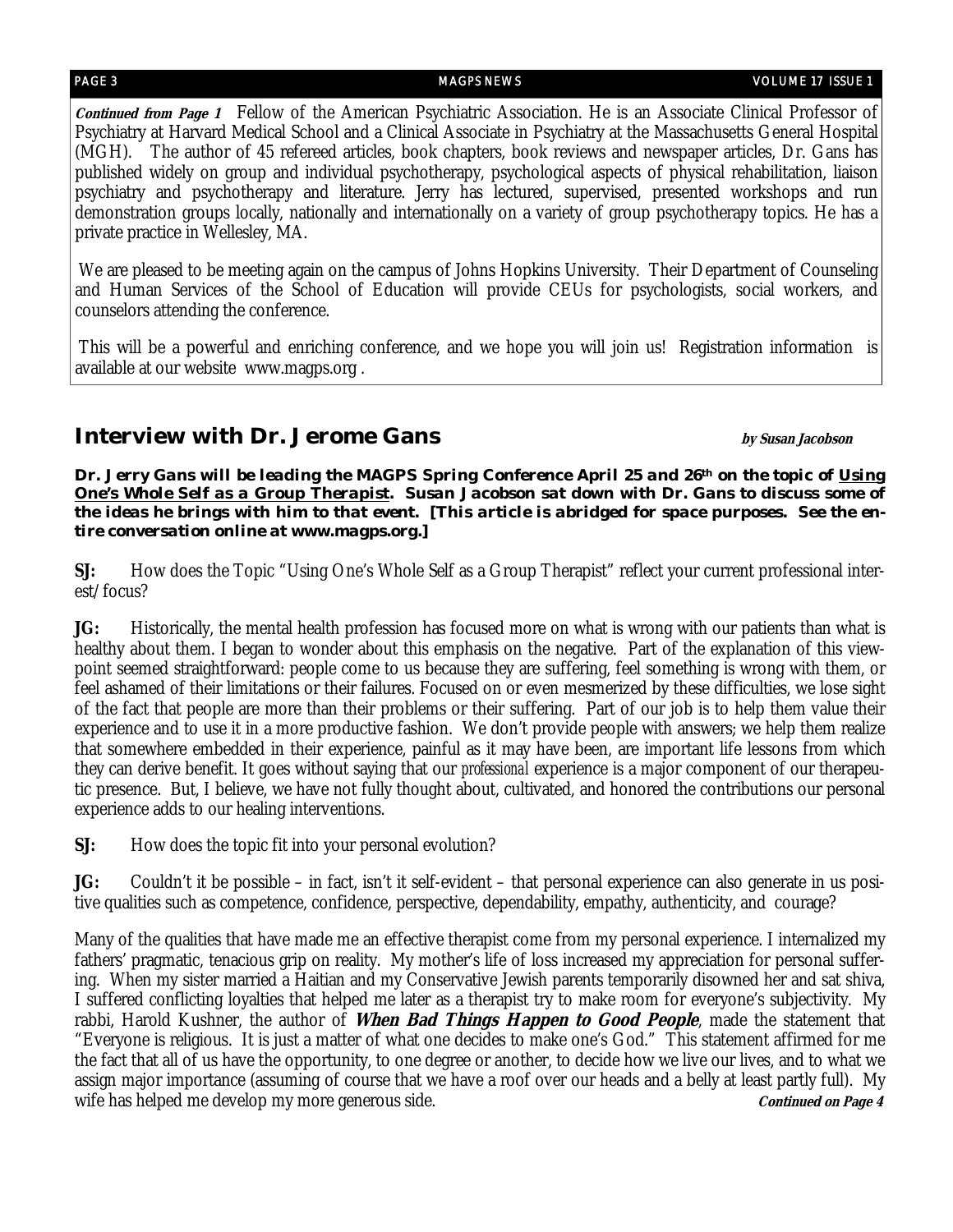**Continued from Page 3** Going back to the premise that people are more alike than different, I have to believe that my fellow therapists also can locate similar seminal events in their personal experience from which they draw therapeutic inspiration and guidance. These experiences, and the lessons derived from them, deserve a seat in the front of the bus.

**SJ:** How do you assess the current socio-cultural status of psychotherapy, and how is our topic relevant?

**JG:** Many recent forces have contributed to the public denigration of psychotherapy and the therapists who practice it. Managed care companies want a quick fix and would rather pay for medication than psychotherapy, which is more costly. Low insurance reimbursements for psychotherapy contribute to therapists' feelings of devaluation. Sensational media accounts of therapists' violations of patients overshadow the solid, helpful and ethical work that legions of therapists perform everyday. Despite the billions of dollars lost yearly in the workplace due to absenteeism caused by mental illness, therapists are accused of catering to the (merely) worried well. These devaluations, both subtle and overt, take their toll on us and add to the hard- to-endure feelings that our patients, as is their prerogative, place in us every day.

It is time for us to feel better about ourselves from the inside out. A recent meta-analysis of 23 studies of long-term psychodynamic psychotherapy documents the effectiveness of this modality. The recent publication of the Group Psychotherapy Practice Guidelines by the American Group Psychotherapy Association honors clinical experience and wisdom as well as research data. A substantial subgroup of therapists, who appreciate that patients who can will pay out of pocket for our expertise and caring, have resigned from insurance panels. I believe that valuing and documenting our personal experience and the important lessons learned from it empowers us and can only increase our self-esteem as psychotherapists as well as play a role in restoring the prestige of our profession.

**SJ:** You mentioned courage, and I recall reading papers you wrote on appreciating the courage of patients and also on the courage of therapists. How do you convey that appreciation in your groups? How do you acknowledge your own courage?

**JG:** When group members do something courageous, especially when it is not noted or appreciated by other group members, I make a point of calling attention to it and acknowledging it as courageous. I call attention to such phenomena it often has two effects: first, the courageous member feels recognized and appreciated and second, the other group members have the opportunity to wonder why they didn't notice the courageous behavior of the member in question. , these other members may in the future be more likely to tune in on the courage of other group members.

My own courage I usually keep to myself. Occasionally a group member will pick up on it and say something appreciative - one of the fringe benefits of our work. Another question might be "How do I display my courage?" In recent years, I am more apt to share my process with the group**,** especially when I have transiently thought or felt something in the group of which I am ashamed (but not too ashamed). I guess one could question whether this is courage or competence.

**SJ:** Could you say something about the ways our topic relates particularly to group therapy?

**JG:** Here are a few thoughts. Only a small percentage of psychotherapists run psychodynamic groups. There are probably many reasons for this fact but one seems to be that clinicians are uncomfortable having their work observed by others. It is virtually impossible to run groups and not make mistakes and not have one's blind spots noticed. Veterans hopefully get used to it, but therapists just starting out are often terrified by such a prospect - if they can even put words to their fears. So much energy is bound up trying to look good and not make mistakes that a good deal of the Self gets left out of the therapeutic enterprise. Another thought…I believe that patients "know us" much more than we realize or admit. If we can invite their "knowing" in, and make *Continued on Page 5*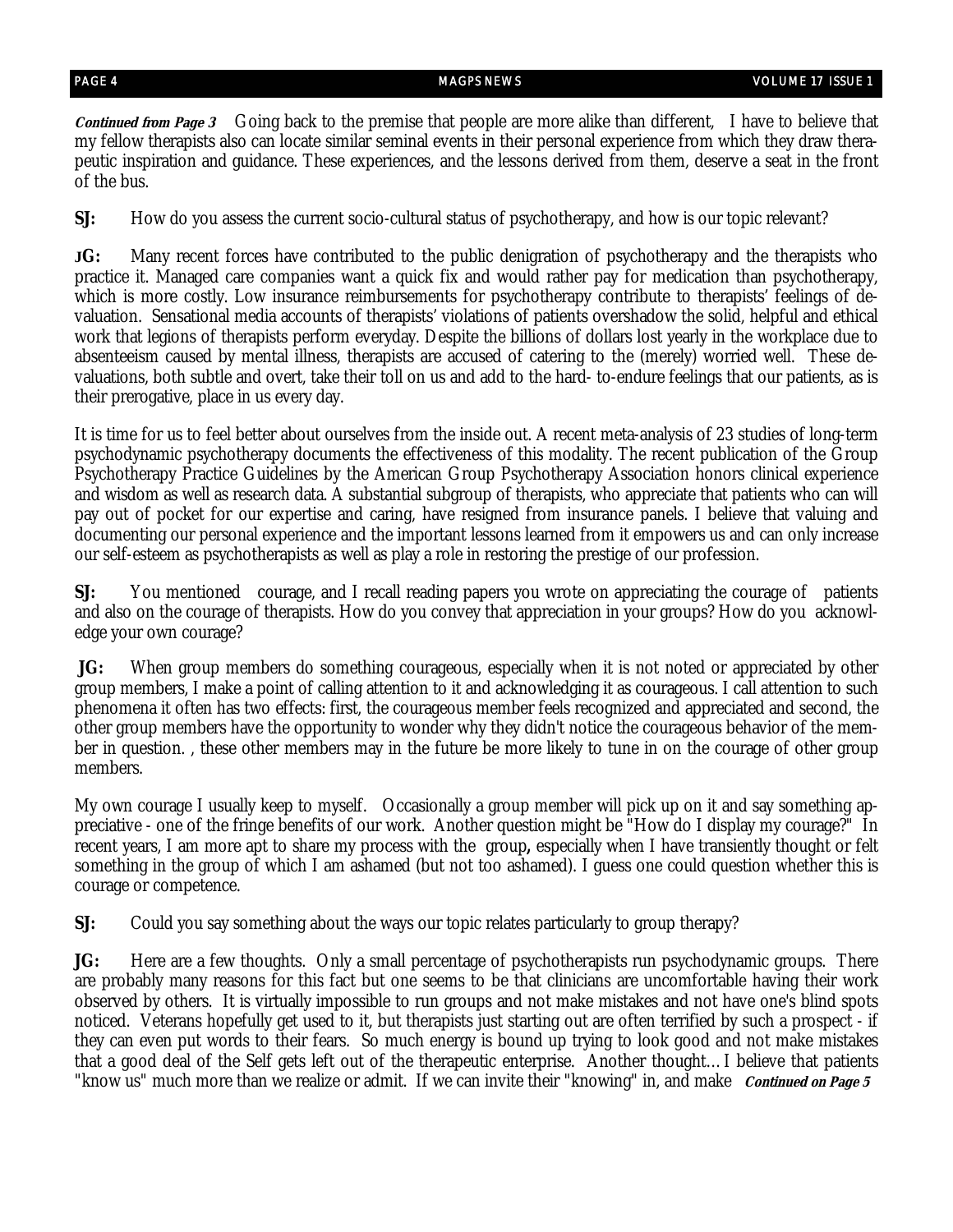**Continued from Page 4** it part of the therapeutic process, we can more likely help them - and us - separate intuition from projection. Both patient and therapist can learn a lot in the process.

**SJ:** How will you be presenting the subject matter at the conference?

**JG:** I'll respond concretely. I'm not doing a power point, but I will be lecturing and leading a discussion group where pre-selected participants discuss some personal experience from which they have culled important lessons for therapy and for life. I will lead a demo group and will interact with the participants and conference members before making additional formal comments.

**SJ:** What should we expect to learn?

**JG:** I hope participants will come away excited to think more about how their personal experience contributes to their therapeutic presence and with permission to expand their therapeutic use of that awareness.

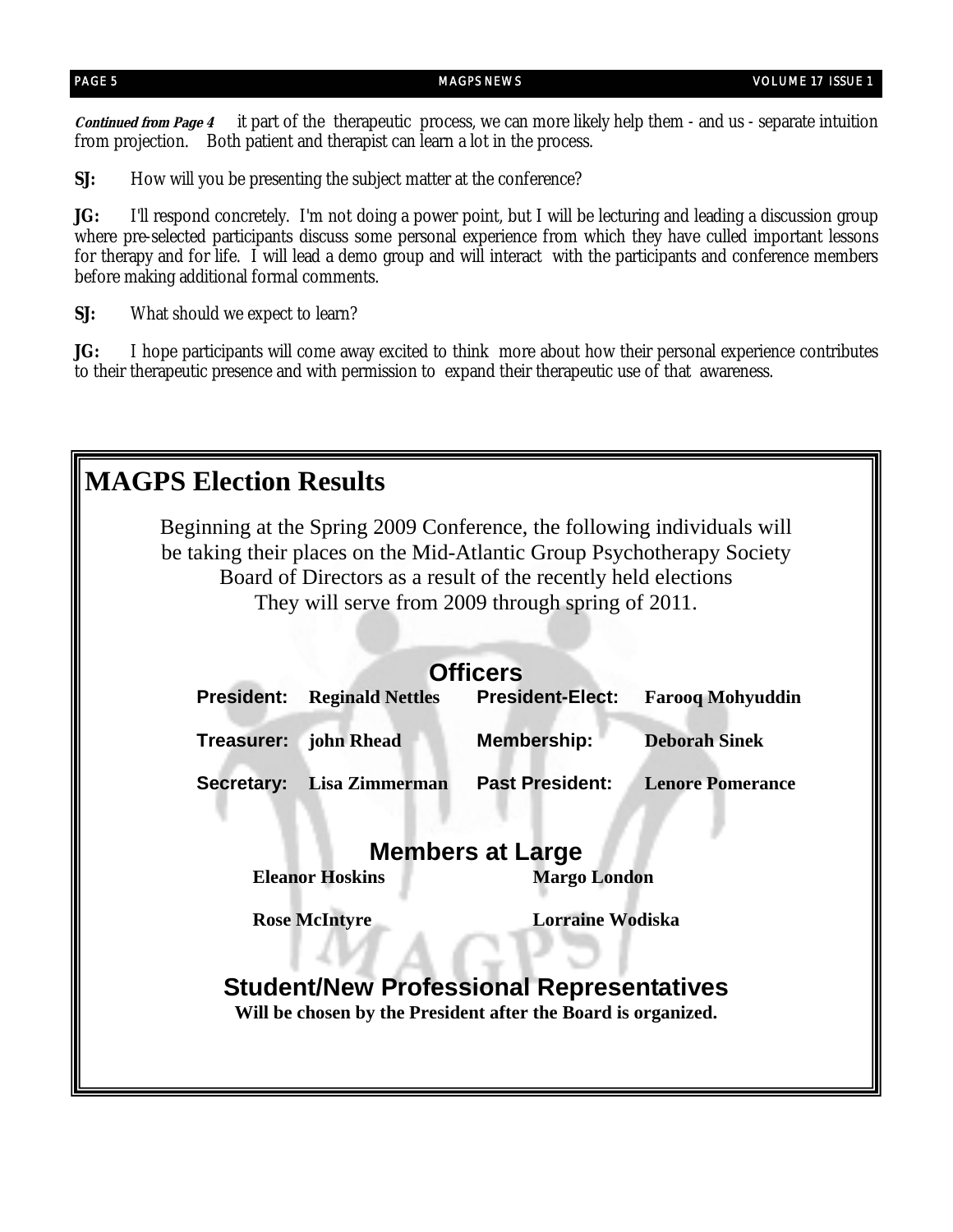#### **MAGPS FALL 2008 CONFERENCE: VICISSITUDES OF TRAUMA with BONNIE BUCHELE <sup>B</sup>Y REGINALD NETTLES**

Mid Atlantic Group Psychotherapy Society was privileged to have Dr. Bonnie Buchele lead us in exploration of "Vicissitudes of Trauma: Little, Big, and Hidden" at our Fall, 2008 conference at The Clarion Hotel and Conference Center, Shepherdstown, West Virginia.

Dr. Buchele is a Distinguished Fellow and Past-President of American Group Psychotherapy Association. She is also nationally and internationally known for her work in traumarelated group treatment, consultation and supervision. Her presentation at our Fall conference was moving as well as inspiring, while deliberately designed to minimize the risk of re-traumatization that is always present when traumatic material is considered. "In the Belly of the Beast: Traumatic Countertransference", (Beck, R., Buchele, B., 2005. *International Journal of Group Psychotherapy, 55* (1), 31- 44) which she co-authored with Richard Beck, was provided for conference participants and at this writing is available on the MAGPS web page (www.magps.org. This article addresses the countertransference that may emerge when the group therapist and the members of the group have experienced the same trauma. It is a 'must read' for all serious students of trauma related group psychotherapy, in part because so little has been written that addresses these issues. How often we find ourselves in similar 'countertransference soup' when we discover the previously unknown traumas of our group psychotherapy patients, It also gives us a window, albeit clouded, by our own reactions, into their work following the events of 911. Richard Beck states in the article:

**"***I began to be irritated with colleagues across the country as they intellectualized the trauma and gave theory for support and understanding. I resented their theories…my good friends and colleagues who were not in touch with the magnitude of the pain we were all in…"* Beck, 9/13/2001

Seventy-two participants registered for this conference, including 29 first time attendees, 10 of whom were scholarship recipients. MAGPS was pleased to welcome the many newcomers who attended and plans to continue its outreach to new and prospective first time attendees. Based on the evaluations submitted, the conference was enthusiastically received and also provided some food for thought which was well received by the Board.

The guest presenter did an excellent job in leading the

Photos courtesy of Paul Timin and Jay Casey. Many more are available on the website at:

**www.magps.org** 

![](_page_5_Picture_10.jpeg)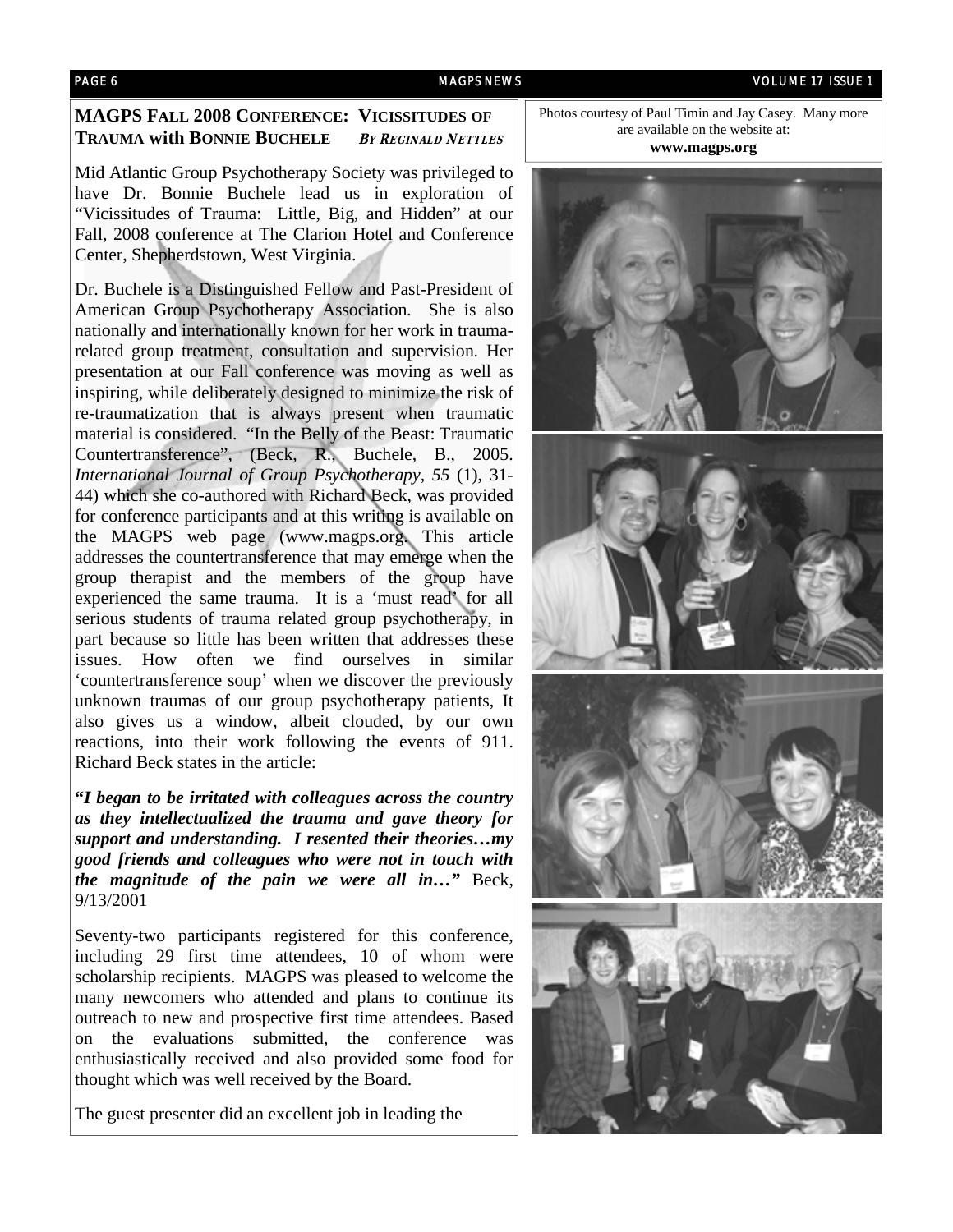![](_page_6_Picture_2.jpeg)

Conference in exploring this very timely and clinically important topic. Small group experiences were highly rated by participants, with very few less than neutral comments. In the words of one attendee:

*"This conference was very informative, healthy and safe. My vulnerabilities were accepted and not judged and I met great people and established positive relationships and connections."* 

It was a pleasure to work with the SGL's and guest presenters in the consultation meetings held throughout the conference. Shoshana Ben-Noam, Guest Small Group Leader from New York City, brought extensive background in trauma and prior experience in working with Bonnie Buchele and the aftermath of 911 in New York City. Local Small Group Leaders were Maryetta Andrews-Sachs, Carolyn Angelo, and Nina Brown; John and Mary Dluhy, Elaine Klionsky and DanielTuretsky, Thomas Large and Paul Timin , Venus Masselam and Ivory Roberts-Clarke co-lead small groups.

Several members of the MAGPS community served on the Conference Committee. Without their efforts, too numerous to mention in the brief article, the conference could not have been a success. Committee members were Maryetta Andrews-Sachs, Nina Brown, Jay Casey, Margo London, Farooq Mohyuddin, Lenore Pomerance, Brandon Phillips, John Read, Debora Sinek, Bob Schulte, Paul Timin, and Rob Williams. A final draftee, Bernie Stoltz, joined us during the conference and helped us through some unanticipated audio-visual dilemmas.

Sincere thanks to all who helped to make this conference a success. As I write this, I am aware that Fall, 2008 was my final conference as "President-elect/Conference Chair". I end this role owing a debt of gratitude to all within MAGPS for making these conferences successful. I also feel humbled and indebted to all of our conference participants, who have shared and become involved in our conference themes at deeply personal levels, and thus helped us to achieve our experiential learning and teaching goals.

![](_page_6_Picture_8.jpeg)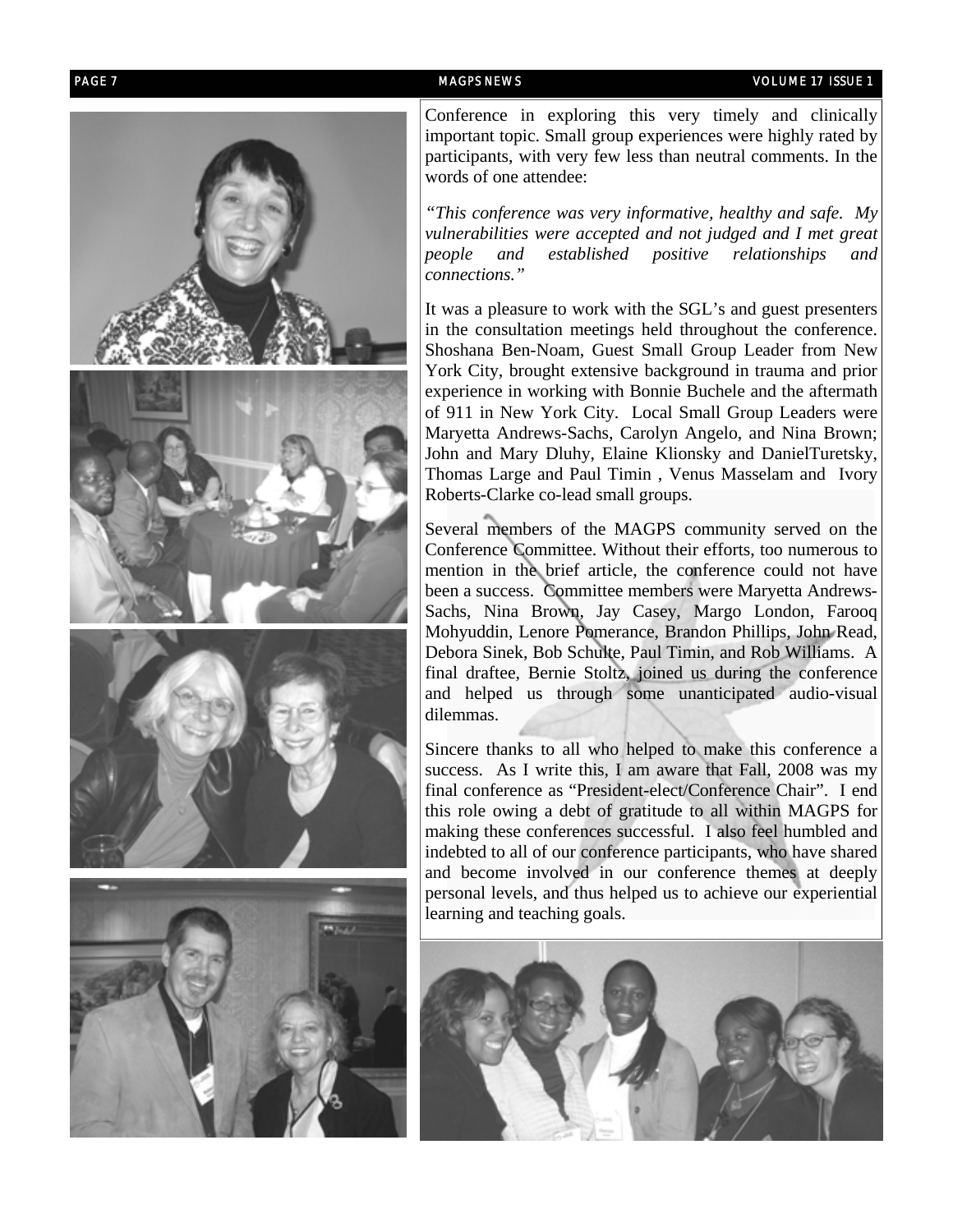# **The Fall 2008 Conference: Transformational Insight by Bernard Stoltz**

During the parade after President Obama's inauguration, he and his wife stepped out of their limousine to walk for part of the route. Watching this moment on CNN, I noticed that all of the commentators – who are almost never at a loss for words – became silent in fear. Afterwards, there seemed to be a collective sigh of relief that has stuck with television's talking heads ever since. As I watched this broadcast I remembered how thoughtfully our Fall conference "large" group took up its discussion of our national traumas two months earlier.

The fall 2008 MAGPS conference would have been excellent provided the astute lectures on trauma by Bonnie Buchele alone. Nonetheless, our organization never fails to generate additional experiential lessons. This year's lesson for me emerged in the large group. The title of this lesson could be called "the group as part of a system." I could see in the large group a palpable display of the individual's trauma being extended outward to society and social trauma being extended inward to the individual. Unlike other large circle experiences, which can be disorienting and anxiety provoking, this large group maintained cohesiveness. The apparent key to this cohesiveness was trauma itself - our experience of it, our understanding of it, and our language to convey ourselves.

To Bonnie's credit, she solidified the last piece of this key – the language to convey a traumatic experience. I noticed a certain large group experience beginning after Bonnie's first lecture when people gathered for the reception, and were complimenting her talk. For most of the attendees who have experience with trauma, her lectures provided less in new material, but rather more of a validation and clarification of our own experiences. We understood the concepts, yet experientially benefited from their reformulation in such an elegant manner. We may know that our trauma work with clients is beneficial, but the affirmation from our colleagues - the larger system – grounds work that can naturally become disorienting.

A highlight of Bonnie's talk was the gathering of research on the individual's experience of trauma – the smallest component in the system of trauma. From there this system trauma expands out to the therapeutic dyad, the small process group, the large group, and further out to our national traumatic experiences of discrimination, war and assassinations of our leaders. I thought we were able to see the elements of individual's trauma expand outward to the large group as people connected their personal experiences of discrimination to the larger system. We also witnessed the national traumas of discrimination and violence influence the group anxiety, subgroup experience, and individual's contributions. I am sure these threads played out in people's small groups as well, but it was evident and clear in the large group. This large group was a surprisingly safe container for the trauma, which it might not have been if we lacked validating experience the previous lectures provided.

The conference was titled "The Vicissitudes of Trauma" - vicissitudes being a term to reflect a changing nature. I see a major success of this conference being the transformational experience of our group as a whole. In a similar way, the very peaceful large group gathering of our nation to witness the inauguration of President Obama seems to be a success in stirring positive change in relation to our national traumas.

![](_page_7_Picture_9.jpeg)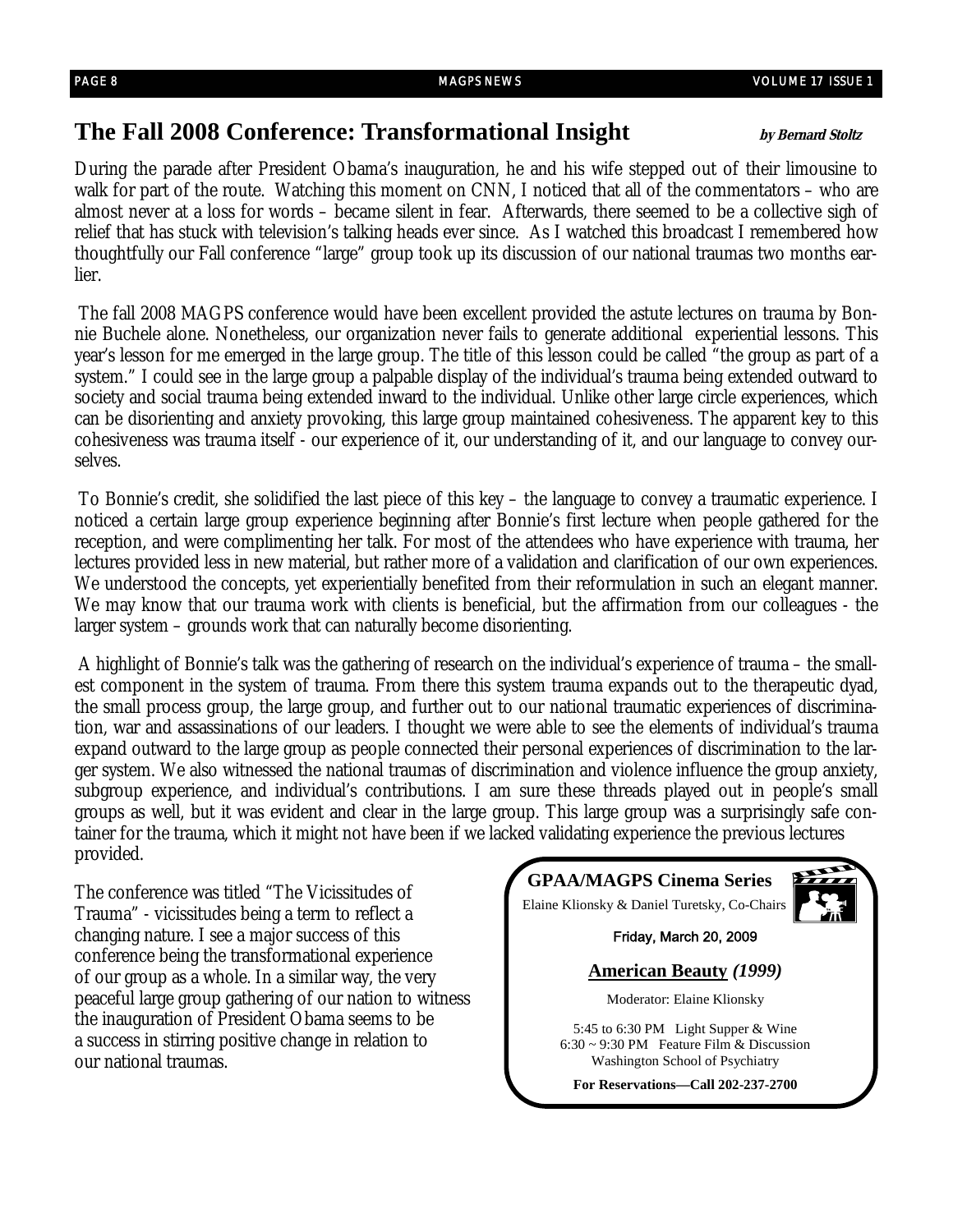![](_page_8_Picture_0.jpeg)

# **My Trip to Japan by Lenore Pomerance**

Elsewhere in this newsletter I referenced the "Bucket List" taken from the movie in which Morgan Freeman and Jack Nicholson write a list of things they wish to do before they "kick the bucket." Well, giving a workshop on sexuality at a group psychotherapy conference in Japan was on my list, and last October I went to Japan and did just that.

I translate the Bucket List as Eric Erickson's task at the last developmental stage of our lives: to face the reality of our mortality by generating activities that help us integrate who we are and have tried to be. Self integration wards off despair. I believe that we are always trying to integrate ourselves throughout our lifetime, but at this last life stage, it feels important to do it with heightened awareness.

What I was aware of was that I very much wanted to visit Japan again, a country and culture I have had a lifelong affinity for. As a student of Asian history and languages I had visited Japan several times when I was a Peace Corps volunteer in Thailand. I was there again 16 years ago on my way back to Thailand to show my family my Thai town.

I've incorporated many aspects of traditional Japanese culture into my everyday life, but nowhere in my professional life. How to do that? Start with Google, what else! In the Fall of 07 I asked Google to find me a psychotherapy conference in Japan. Up came the Pacific Rim Regional Conference of the International Association for Group Psychotherapy and Group Processes to be held in Matsue, Japan (a charming city on the west coast of Honshu, a part of Japan I had never been before) in October, 2008. I was ready to go but what clinched it for me was that the conference convener, Dr. Hidefumi Kotani, came to the APGA meeting in Washington last February to promote the meeting. He encouraged me to submit a workshop proposal which was accepted by mid-May. It was entitled, "Female Sexual Desire: What's Normal?"

After welcoming a third grandchild into our lives I spent the next months planning an inspiring trip through the countryside with my husband, and madly trying to relearn Japanese by computer. My workshop was very rewarding, the conference stupendous (psychodrama with Japanese in two languages!) and the travel exceeded all my expectations. I brought my love and enthusiasm for my work together with my love and enthusiasm for Japan. Is the integration complete? My next question for Google is…..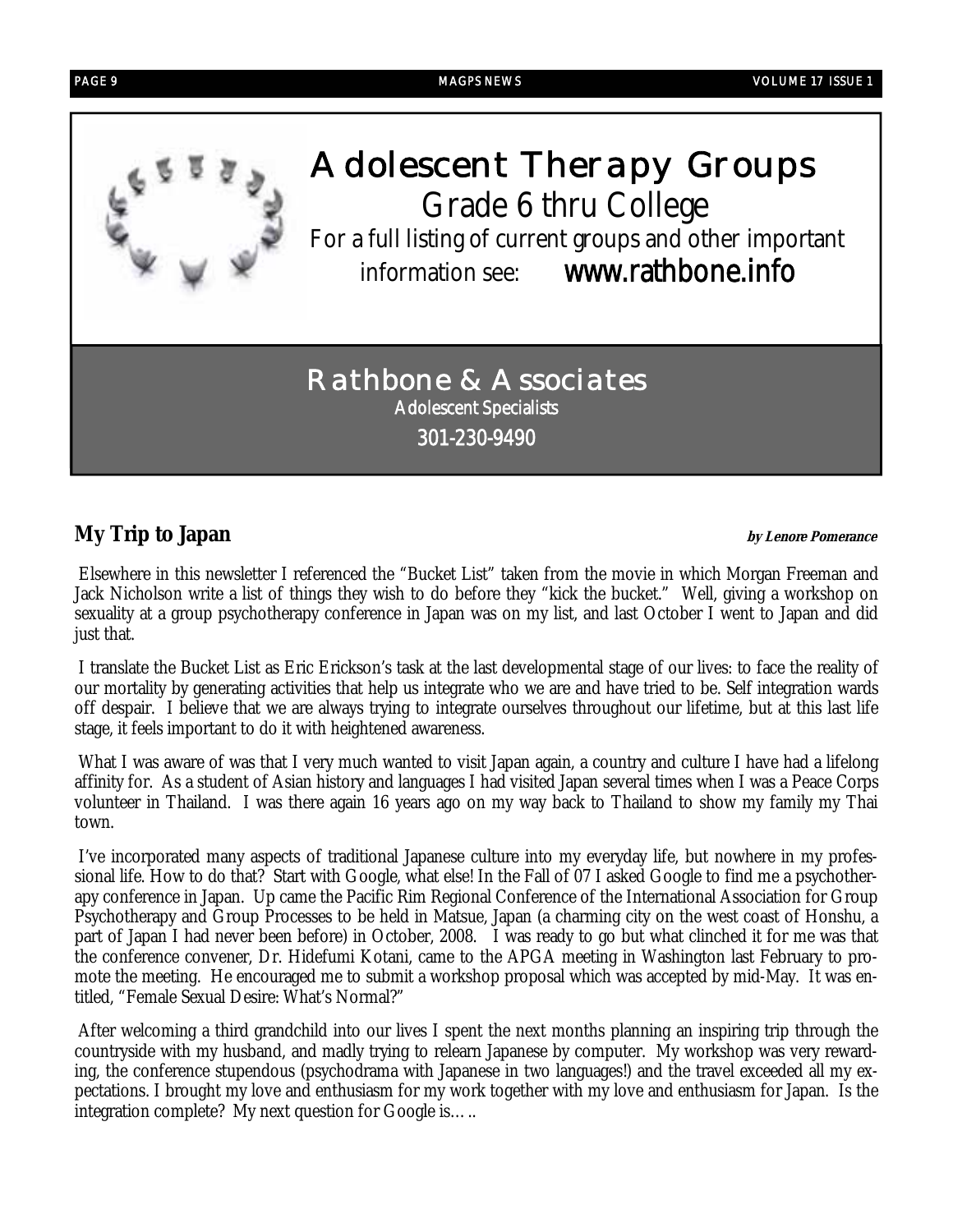## **Student Scholarship Recipients Respond to Fall Conference**

### **Africa Costa Old Dominion University**

I would like to say that I was very fortunate to have had my first conference experience with the Mid-Atlantic Group Psychotherapy Society, (MAGPS). I am approaching my last year in the Master's program in Mental Health Counseling at Old Dominion University and was urged by my professor, Dr. Nina W. Brown to attend this conference. Everyone was warm and eager to answer any question I had and as a newcomer, made me feel very welcome. I was very impressed how the small groups "got to work" right away and with the depth of feelings and emotions expressed and shared in a short amount of time.

This experience was invaluable as I was able to see, in action, the techniques I have read about. As a novice group leader, I naturally wanted to just observe my group leaders, John and Mary Dluhy in action. However, I was also there to participate and they fostered a safe environment where they did not require anyone to share per se, but they conveyed an eagerness to want to know the feelings of a less participatory member. That in turn helped a less participatory member to state in the here and now how they were feeling.

The plenary sessions were information-rich and I was intrigued by Dr. Buchele's lecture on trauma. Even though there were some concepts I did not understand, there were plenty of points I understood and could relate to. I also liked the fact that Dr. Buchele spoke to self-care not only when working with trauma groups, but in the field in general.

In closing, I was honored to be a part of this educational and emotional experience. I sincerely look forward to attending another MAGPS conference in the near future.

### **Jasmine Knight Old Dominion University**

As a counseling doctoral student and school counselor, I have attended many professional conferences. However, this fall's MAGPS conference was my first experiential group conference. It was enlightening, inspiring, and empowering.

I was honored to receive a scholarship to attend, but did not expect the additional perks--such as a warm atmosphere, a welcoming group, and ample opportunity to learn and self-reflect. The lectures provided by Dr. Bonnie Buchele on the Vicissitudes of Trauma in Group were very informative and helped me to understand how the experience of trauma can affect not just the individual but other group members as well. Her words concerning vicarious trauma have specifically stuck with me, and continue to redefine the way I work with clients dealing with these issues. It was amazing to note how the theme of the conference not only melded into my small group sessions, but into the conversations I had with fellow students throughout the weekend.

A lot of the learning over the course of the conference took place in my small group sessions. Both leaders created a safe space where I as a member felt free to explore my group experience, challenge myself as well as others, and learn new ways of connecting with those around me. Many important concepts that I had previously learned about groups truly became real for me during this conference. As a result, I am better able to recognize significant elements of group processes and have become a more effective counselor.

This weekend was an amazing balance of education and self-discovery. It would be a valuable experience for any current or aspiring mental health professional. I am extremely appreciative of this experience and all those who worked hard to provide it.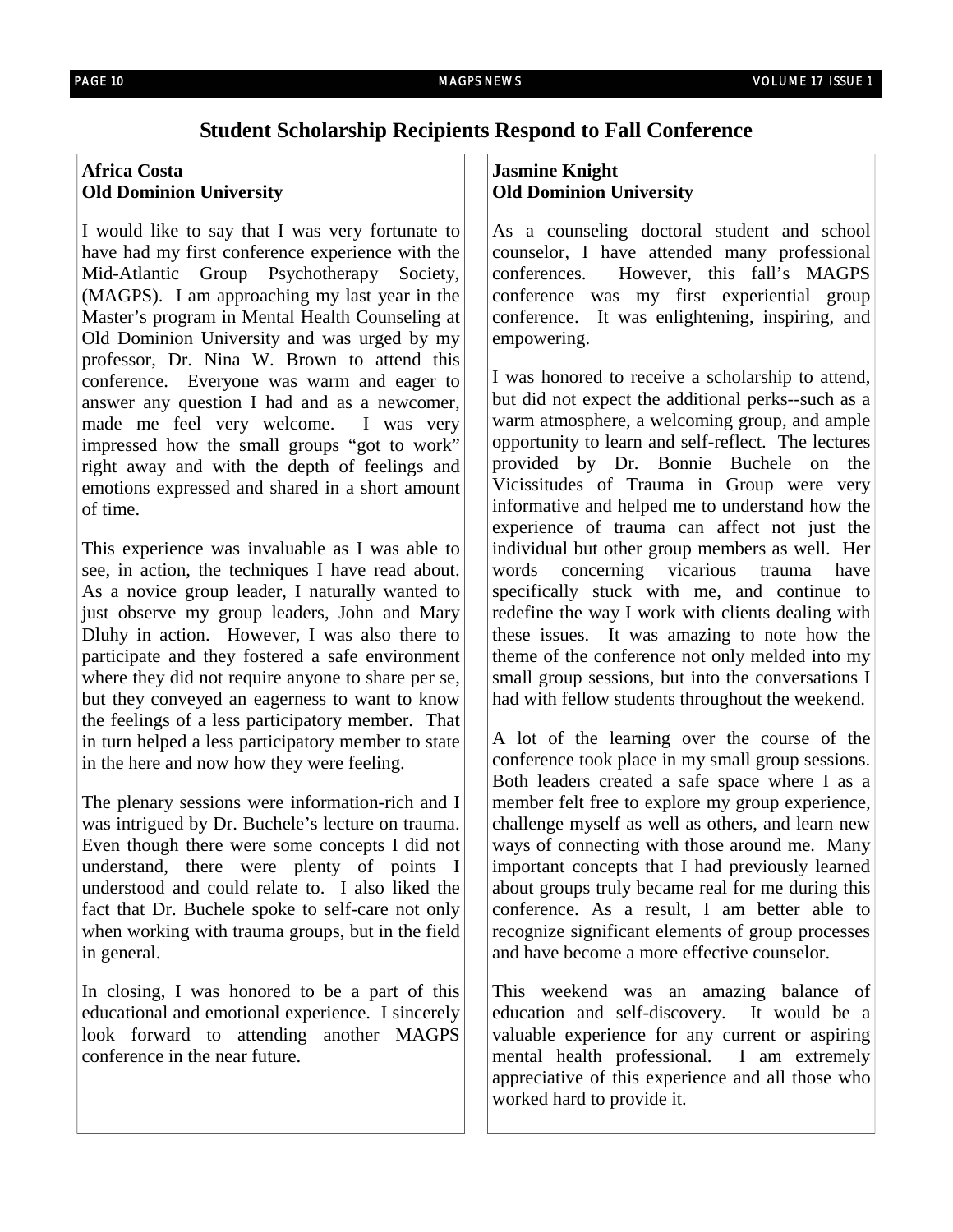![](_page_10_Picture_3.jpeg)

**GPAA / MAGPS Seminar Cinema Series Feature presentation:** *American Beauty*

The Mid-Atlantic Group Psychotherapy Society and the Washington School of Psychiatry Group Psychotherapy Alumni Association co-sponsor a cinema series, open to all. The Friday evening includes refreshments, a movie, and a discussion with a moderator. This year's series will begin on **Friday, March 20th, 2009** with **American Beauty** (Directed by Sam Mendes, 1999), and moderated by **Elaine Klionsky, J.D., Ph.D., CGP.** 

**American Beauty**, the not-quite conventional Hollywood blockbuster and winner of five Oscars, is frequently understood as an indictment of suburbia. A more thorough examination reveals complex questions regarding the uses of fantasy, existence of beauty, ability to tolerate freedom, and existential quest for meaning. The film allows us the opportunity to laugh at the delusion that we may evade pain, fear, and self-loathing by seeking to change our external world. American Beauty's unique contribution to this discussion comes with the writer and director's ability to convey, humor, compassion, and hope to the human struggle for meaning. This provocative film provides the context for the participants to collaborate and discuss our collective visions.

#### **Objectives**

1. Explain the manner in which culture, specifically suburbia as depicted in **American Beauty**, influences social norms and personality development.

2. Analyze both plot and character through an existential lens; assess which factors operate to lend meaning to the lives of the characters in the film.

3. Describe the importance of "looking closer" in the quest to be present in one's life. Compare the narrator's journey to the process of psychotherapy.

### **Moderator**

**Elaine Klionsky, J.D., Ph.D., CGP** is a clinical psychologist in private practice in Bethesda, MD and Washington, D.C. She is a member of the American Academy of Psychotherapists' (AAP) Ethics Committee and past co-chair of MAGPS Group Training Day. In addition to being a member of the Washington D.C. Bar Association, she has taught Law and Psychology at The George Washington University's Law School.

### **Schedule**

Light Supper: 5:45 to 6:30 Film/Discussion: 6:30 to 9:30 **IMPORTANT:** Due to building security requirements, arrive before 6:15. Please maintain quiet in the hallways to respect therapy sessions in progress

### **Location**

The Washington School of Psychiatry 5028 Wisconsin Avenue, N.W., Suite 400 Washington, DC, 20016

### **Continuing Education**

CE/CME 2.5

*The Washington School of Psychiatry is approved by the American Psychological Association to support continuing education for psychologists. The School is approved by the Social Work Board of the State of Maryland as a provider of continuing education for social workers and by the Medical Society of Maryland (MEDCHI) for continuing education for psychiatrists. It has been approved by the National Board for Certified Counselors NBCC-Approved Continuing Education Provider Number 6388* 

#### **Fee: None**

A \$10 contribution to cover food & wine will be collected.

### **Registration**

Reservations suggested**: Call 202-237-2700** You do not have to be a member of WSP/GPAA or MAGPS to attend. Movie seating is limited so reserve your space early.

If you have any questions or would be interested in presenting a movie in the future please contact Elaine Klionsky, J.D., Ph.D., CGP at ejklionsky@aol.com or Daniel Turetsky, Psy.D. at **301-913-5947**.

# *Reginald Nettles, PhD, CGP*

*Licensed Psychologist Columbia, MD.*

#### **INDIVIDUAL, COUPLES AND GROUP PSYCHOTHERAPY FOR ADULTS**

**Men's Psychotherapy Group Mixed Adult Psychotherapy Group Young Adult Psychotherapy Group** 

**(410) 290-7999** 

**Drreginald.nettles@verizon.net http://therapist.psychologytoday.com/35214 Wheelchair Accessible**